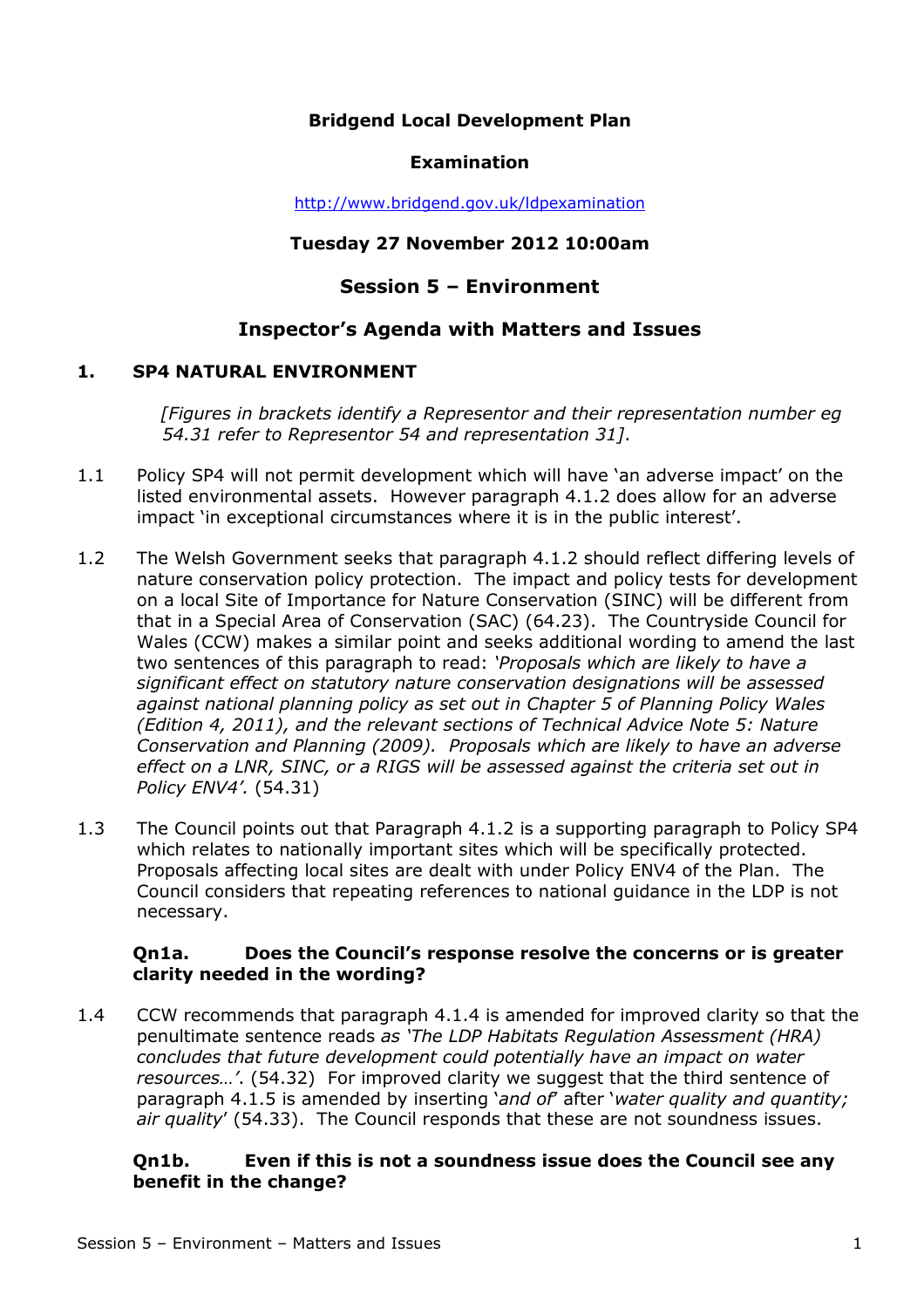- 1.5 CCW considers that para 4.1.6 places more stringent restrictions on development in the Heritage Coast than that required by paragraph 5.7.4 of PPW. To meet Test of Soundness C2 we therefore recommend that the plan is amended accordingly (54.34).
- 1.6 The Council responds that the Heritage Coast has the highest quality scenery where planning policy should be similar to that applied to National Parks and AONBs to protect or enhance their beauty and to promote their enjoyment by the public. Its national importance should have similar status in landscape terms as SSSIs and NNRs have in biodiversity terms. It therefore does not consider any changes are necessary to the wording of this paragraph.

# **Qn1c. Does the Plan accord with national policy in respect of Heritage Coasts and, if not, is any variation justified?**

# **2. ENV1 DEVELOPMENT IN THE COUNTRYSIDE**

- 2.1 CCW has concerns about the phrase 'Development may be acceptable' as no indication is given as to where the forms of development identified in criteria  $1 - 10$ will not be acceptable. To provide greater certainty and to meet Tests of Soundness C2 and CE1 they therefore recommend that the policy is amended (54.35).
- 2.2 The Council responds that Policy ENV1 states that development in the countryside will be strictly controlled. Other policies in the plan, where relevant, will be used to guide where 'acceptable development' may be considered unacceptable.

# **Qn2a. Does that resolve the Representor's concerns?**

- 2.3 CCW is concerned that the text in paragraph 4.1.10 is not clear whether 'certain developments' refer to all of the forms of development listed in Policy ENV1. (54.38).
- 2.4 The Council responds that Paragraph 4.1.10 is a justification paragraph to policy ENV1. 'Certain developments' referred to in the paragraph are those outlined in the policy and no further clarification is required.

# **Qn2b. Does that resolve the Representor's concerns?**

## **3. ENV2 GREEN WEDGES**

- 3.1 Planning Policy Wales provides that the designation of green wedges may be justified where land is required to serve the same purposes as a green belt but without its permanence and where normal planning and development control policies cannot provide necessary protection. A series of factors are to be taken into account. Designation creates a general presumption against inappropriate development.
- 3.2 A Mrs Wilkins considers that the policies in the LDP should stay the same as they were in the UDP making reference specifically to replacing green wedge policy EV11 in the UDP with a green infrastructure policy ENV5 in the LDP (see below) (117.4)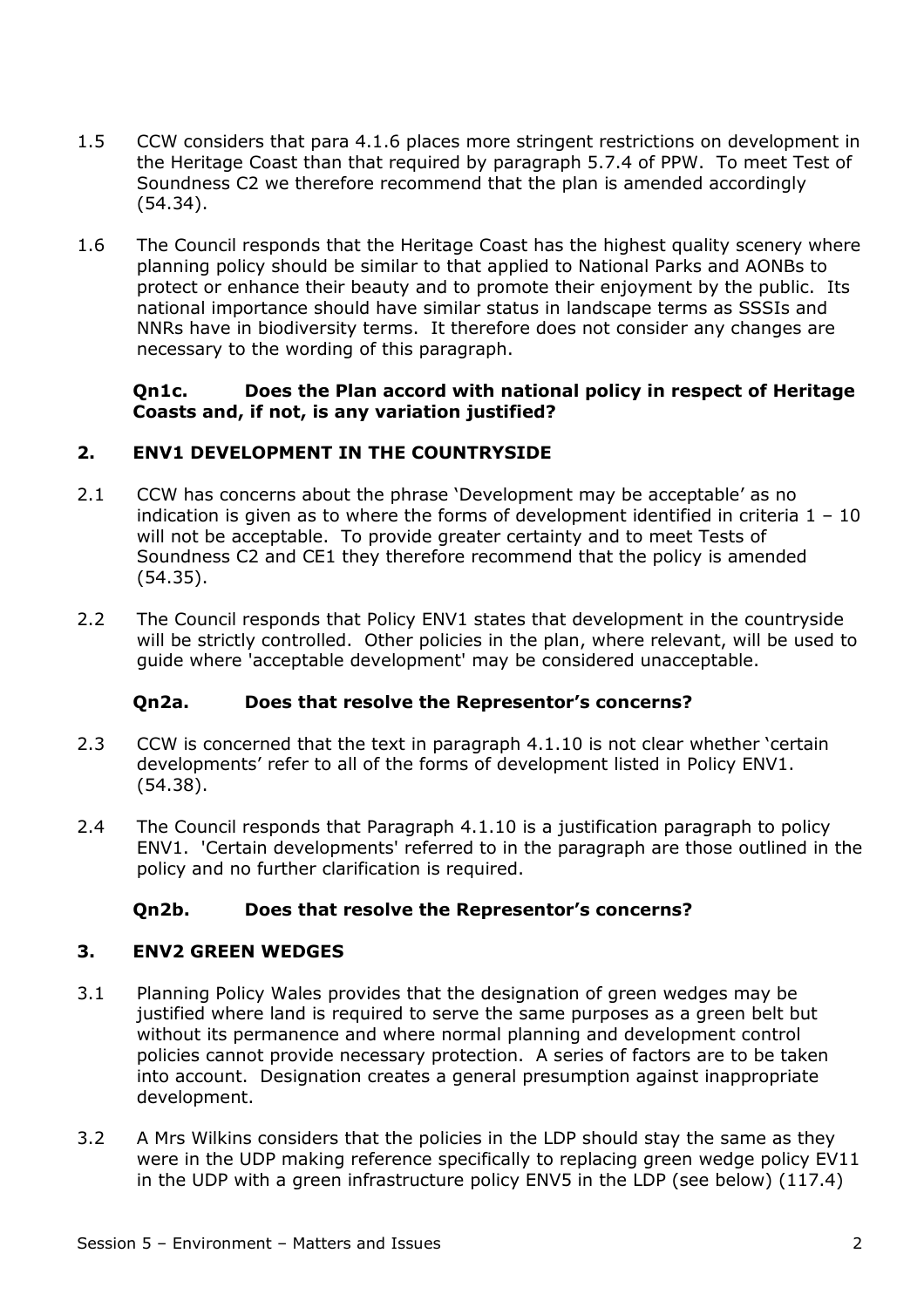3.3 The Council responds that the LDP Policies and designations are based on updated evidence such as Background Paper 4: Green Wedge Designation (SD38).

# **Qn3a. Is Green Wedge policy ENV2 a direct replacement for UDP Green Wedge Policy EV11 but with changes to the designated areas?**

- 3.4 Bridgend Town Council and Mrs Wilkins seek the designation of additional land as Green Wedges:
	- 35.13 ENV2 Land West of Merthyr Mawr Road South between New Inn Road and the A48 (Alternative Site 068)
	- 117.3 ENV2(8) Penyfai Common should be shown as a green wedge (Alternative Site AS014)
	- 117.6 ENV2(9) Penyfai football field and play area should be added to Penyfai and Bridgend Green Wedge (AS015)

#### **Qn3b. It appears that AS068 was disqualified as a Green Wedge in part because the distance between the relevant settlements exceeds 1 mile. Can the Council confirm this and indicate any other relevant considerations?**

**Qn3c. It appears that AS014 was disqualified as a Green Wedge in part because the distance between the relevant settlements exceeds 1 mile. Can the Council confirm this and indicate any other relevant considerations?** 

**Qn3d. Site AS015 is the Penyfai football field and play area. It adjoins a designated green wedge to the east but is surrounded by the built up area of Penyfai on three sides. Can the Council explain the exclusion of this site in the terms of the designation criteria?** 

**Qn3e. Are there other LDP policies that would protect the football field and play area from development?** 

3.5 In relation to Alternative Site AS012, a Mrs Kennedy objects that the proposed ENV2(12) Green Wedge between Kenfig and Mawdlam does not meet Planning Policy Wales criteria for green wedges (1241.1).

## **Qn7d. Does the Kenfig-Mawdlam green wedge accord with national policy and if not, is it justified?**

# **4. ENV3 SPECIAL LANDSCAPE AREAS**

4.1 Mrs Wilkins has seen no evidence why Penyfai Common and adjacent land should be removed from the UDP Court Coleman landscape conservation area. She considers that Penyfai Common should be included as an LDP Special Landscape Area (117.1; 117.2; 117.7).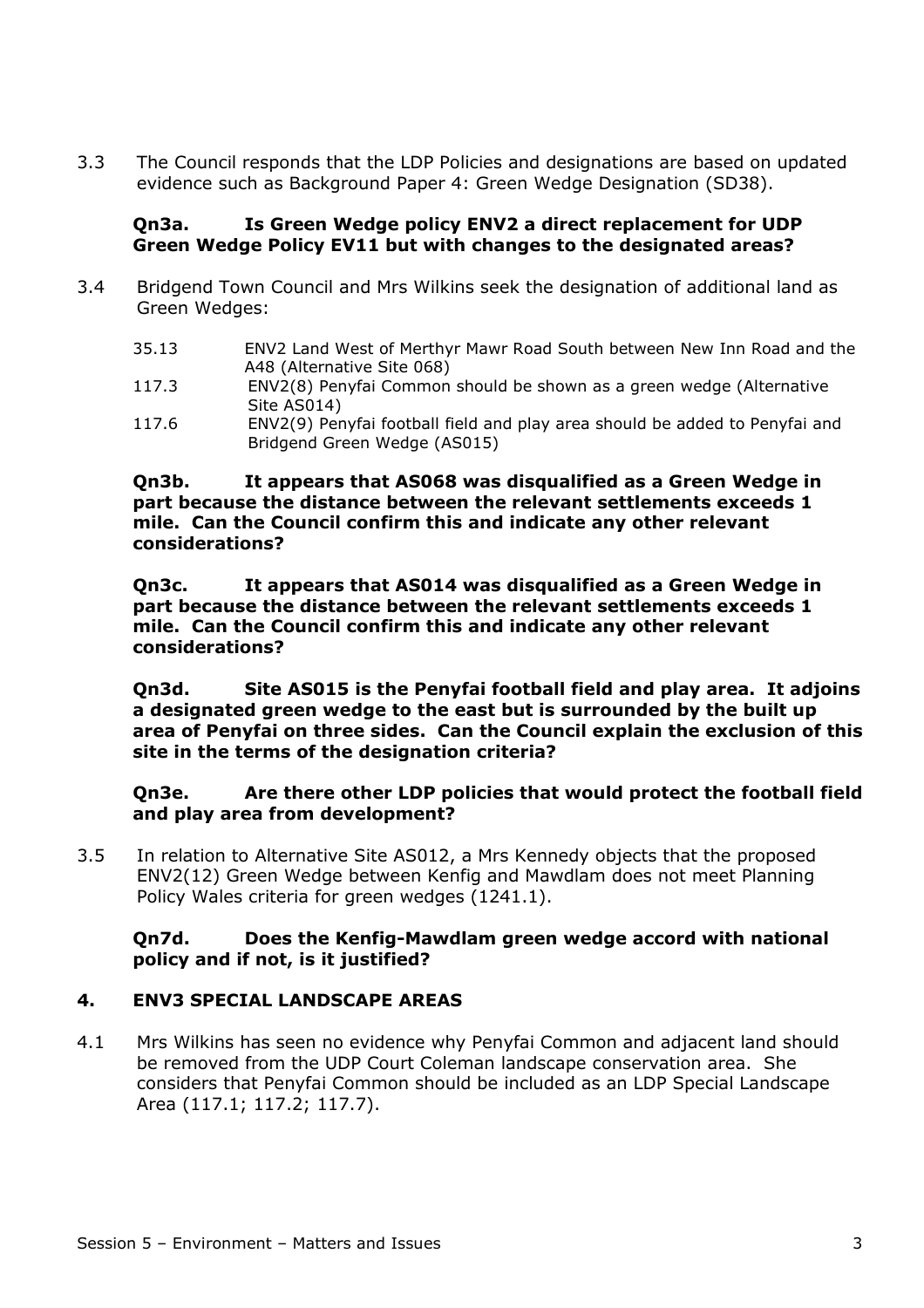4.2 In response the Council relies on the methodology and results of the Designation of Special Landscape Areas Review – March 2010 (SD87). This used common criteria developed for the South East Wales Local Authority Consortium.

**Qn4a. Would the Council please explain why the Penyfai Common area does not qualify as a Special Landscape Area under the revised criteria when had it previously qualified as a Landscape Conservation Area in the UDP?** 

# **5. ENV4 NATURE CONSERVATION SITES**

- 5.1 CCW is concerned that, as drafted, the policy gives the same weight to the promotion of the educational role of sites as to their nature conservation or scientific interest, when there may be no formal requirement for such a role. They recommend that the policy is amended by: (i) deleting '*whilst promoting their educational role*' from the second paragraph, and (ii) adding a new paragraph at the end of the policy that states, '*proposals that promote the educational role of local/regional sites will be supported where there is no conflict with the nature conservation/geodiversity interests of the site*.' (54.41)
- 5.2 In response, it is the view of the Council that the promotion and recognition of the educational role of sites with nature conservation interest is more likely in the short, medium and long term to enhance and maintain their protection by engendering awareness of their sensitivity and a sense of value and ownership to the local population.

#### **Qn5a. Could the policy wording requirement that the educational role of sites be promoted risk any harm to the features for which the sites are designated?**

- 5.3 PPW states in paragraph 5.4.6 that statutory and non-statutory designations should, where practicable, be clearly identified on the proposals map. CCW therefore considers that the Proposals Map should be amended to identify SINCs (54.42)
- 5.4 The Council responds that the current list of identified SINCs are those listed in the Bridgend Local Biodiversity Action Plan. They are currently under review as part of a separate process and so it has not been practicable to display the SINCs on the proposals map as they would be subject to change at a late stage of LDP preparation. In addition, the scale of SINC coverage in the County Borough is so great it could overwhelm the proposals map. At such time as the SINC work has been finalised (which will involve liaison with landowners etc) it is proposed to produce Supplementary Planning Guidance identifying the new list of sites and giving management advice to those landowners whose land contains a SINC. This in itself will also be subject to public consultation.

## **Qn5b. Should the SINCs be identified on the Proposals Map or does the PPW wording allow that this may be impractical, in which case is the SPG an adequate substitute?**

## **6. ENV5 GREEN INFRASTRUCTURE**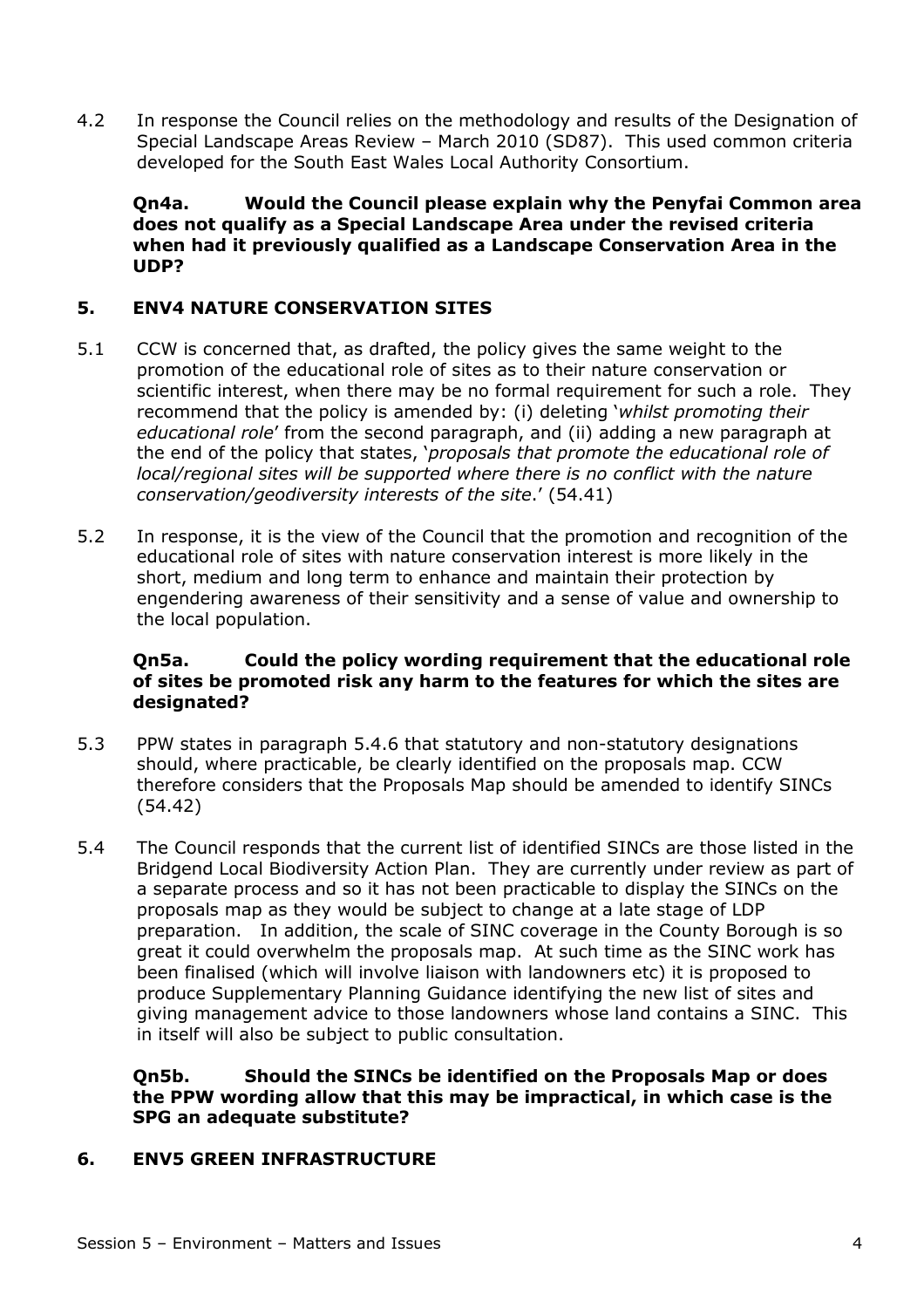- 6.1 The Welsh Government indicates that a timetable for the production of the Green Infrastructure SPG would be helpful. (64.24)
- 6.2 The Council is currently working in partnership with the Countryside Council for Wales in bringing forward the Green Infrastructure SPG. This will be published for consultation purposes by the end of the year.

## **Qn6a. Did the UDP contain a Green Infrastructure Policy or is ENV5 an entirely new policy?**

# **Qn6b. Is there an update on publication of the Green Infrastructure SPG?**

# **7. ENV6 NATURE CONSERVATION**

- 7.1 The Welsh Government considers that the Policy as drafted has a very wide remit as it applies to all development/redevelopment proposals and would be burdensome for very small scale developments. A threshold may help or further clarification given in the supporting text. (64.25)
- 7.2 The Council responds that Policy ENV6 is intended to encompass all development proposals. The design and layout of which should, where possible, seek to retain existing elements of the natural environment as listed in criterion 1. In very small scale developments, details of how this has been achieved in the development could be included in the mandatory Design and Access statement which would not be overly burdensome.

#### **Qn7a. Does the Policy require the retention, conservation, restoration and enhancement of all natural features in all developments of any scale regardless of their significance for bio-diversity and would that be overly burdensome?**

## **Qn7b. If a threshold would be appropriate, at what level should that be set?**

- 7.3 CCW have concerns about the criterion 2 requirement for translocation as part of mitigation or compensation measures. Translocation is normally only undertaken as a last resort. As well as consideration of the habitat/species to be translocated, suitable receptor sites need to be provided with suitable soils and hydrology. CCW therefore advise that criterion 2 is amended to read '*Where this is demonstrated not to be possible, suitable mitigation or compensatory measures will be required to secure biodiversity including future management programmes*.' (54.44)
- 7.4 The reference in paragraph 4.1.29 to the *Conservation (Natural Habitats & etc.) Regulations (1994)* should be replaced with *The Conservation of Habitats and Species Regulations 2010* (54.46).
- 7.5 Notwithstanding the appropriateness or otherwise of these suggested changes, the Council consider that this does not go to the soundness of the Plan. However, the Council offers no evidence to counter this representation given the limited impact such a change will have on the application of the Plan and any subsequent outcome as a result of implementation.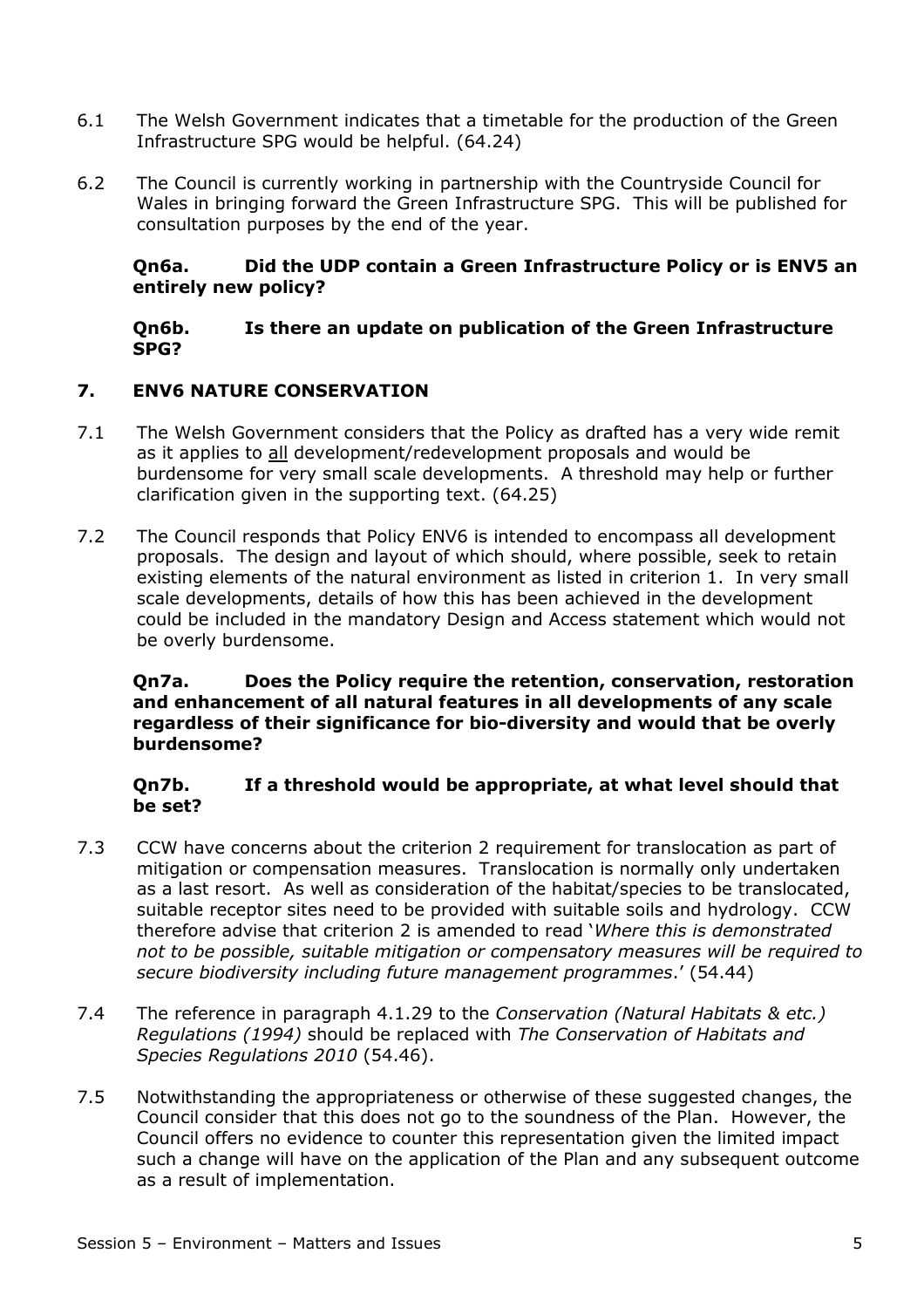#### **Qn7c. Even if these are not soundness issues does the Council see any benefit in the changes? Qn7e. Should paragraph 4.1.29 be corrected if it is out of date?**

# **8. ENV7 NATURAL RESOURCE PROTECTION AND PUBLIC HEALTH**

- 8.1 Given the potential adverse impact from over-abstraction on biodiversity, and that part of the County Borough's water supply is resourced from the Rivers Wye and Usk, both of which are SACs, CCW considers that criterion 6 should also refer to water quantity. (54.48)
- 8.2 CCW comments that Appendix 9 of the Deposit LDP Habitats Regulations Assessment (June 2011) clarifies that a significant proportion of the water resources used in the Bridgend CBC come from the Tywi Conjunctive Use Water Resource Management Zone (WRMZ). However, as also acknowledged in the appendix, some of Bridgend's water resources also come from the SE Wales Conjunctive Use System (SEWCUS), which includes water from both the River Usk and River Wye SACs. CCW recommends that Bridgend CBC satisfies itself, by confirming with Welsh Water Dwr Cymru or the Environment Agency, that there are sufficient resources available to supply the levels of growth proposed by the Plan without impacting on these European designations (To meet Tests of Soundness CE1 & CE3). (54.82)
- 8.3 The Council responds that information from Welsh Water states that the water supply to the Bridgend area is via the Llyn Brianne reservoir in Mid Wales which regulates the flows within the River Tywi. The water is abstracted at Nantgaredig near Carmarthen and is pumped to the Upper and Lower Lliw Valley reservoirs, north of Swansea. From here the water is treated at the nearby Felindre Water Treatment works and then pumped across to the Bridgend area. As such the abstraction within Bridgend would not impact on the Wye and Usk SAC's. The Council through the plan making process has not received any objection from Welsh Water/ Dwr Cymru in respect of water resource availability and issues of supply.

**Qn9c. There is an apparent dispute of fact and contradictory information in the HRA as to whether any water to support the proposed growth would be drawn from the River Usk and Wye SACs. Can the Council please double check the facts?** 

## **9. SP5 CONSERVATION OF THE BUILT AND HISTORIC ENVIRONMENT**

9.1 SP5(6) provides for the avoidance of a significant adverse impact on 'Areas of Historical Importance'. The policy also makes separate provision for the protection of Conservation Areas, Areas of Archaeological Significance and Historic Landscapes, Parks and Gardens, all of which are shown on the proposals map.

## **Qn8a. What are these other 'Areas of Historical Importance' and are they shown on the Proposals Map?**

#### **10. MISCELLANEOUS ENVIRONMENTAL ISSUES RAISED BY THE COUNTRYSIDE COUNCIL FOR WALES**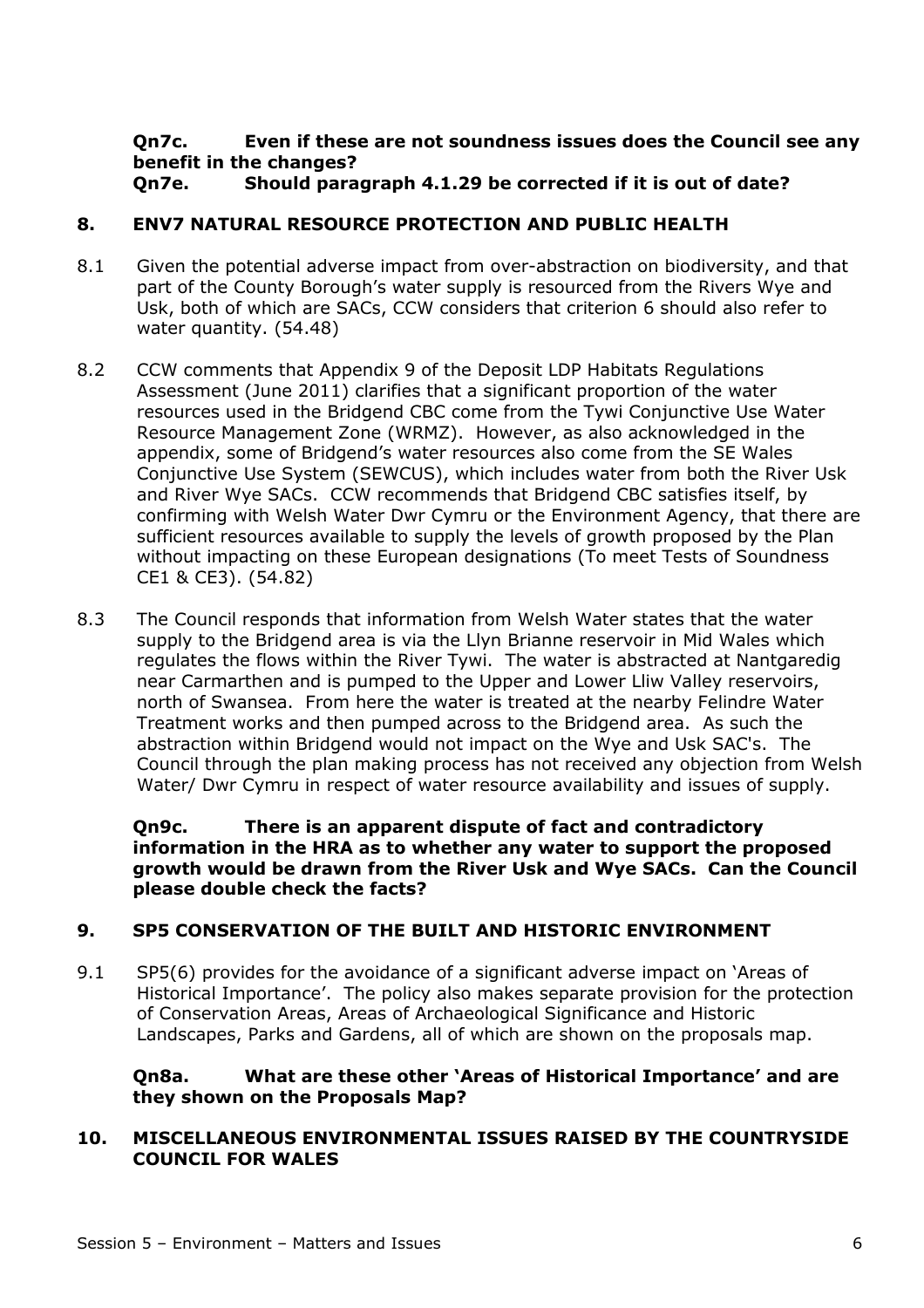- 10.1 Paragraph 3.3.2 of Technical Advice Note 5: Nature Conservation and Planning (2009), requires LDPs to make provision for the protection of protected species and their habitats, and to provide criteria against which a development affecting the different types of designated site will be assessed. CCW therefore advise that the LDP is amended to specifically set out the criteria against which proposals likely to affect (i) protected species and their habitat, and (ii) national and international designations will be assessed (to meet Test of Soundness CE1). To this end appropriate cross-reference could be made to relevant national policy (54.45).
- 10.2 The Council responds that the LDP sufficiently covers these issues in Policy SP2, PLA4, ENV4, ENV5 and ENV6. It is not necessary to formulate a policy which replicates these provisions or makes reference to Planning Policy Wales and Technical Advice Note 5. National planning policies are material considerations in the decision making process and are not required to be replicated in development plans. There is also statutory protection.

# **Qn9a. Is it necessary to repeat national policy?**

#### REG1(18) Brynmenyn Industrial Estate

- 10.3 Planning permission has been granted for part of this allocation. CCW are aware that great crested newts (a European Protected Species) have been recorded on land adjacent to this allocation and advise that further proposals for development at this site should be accompanied by appropriate surveys to determine their presence. CCW recommend that this requirement for the site is identified in Chapter 9.0: Delivery and Implementation of the LDP. (54.73)
- 10.4 The Council considers that Section 9 (Delivery and Implementation) of the deposit LDP gives sufficient information but propose that an online LDP Site Database is established which is kept up-to-date and formally published once a year as part of the LDP Annual Monitoring Report (AMR). Background Paper 10 'Delivery and Implementation' includes a reference to the newts under 'Other Issue' for this site.

## **Qn9b. Has the Council's response and action resolved the issue?**

## REG12 New of Extended Tourist Accommodation and Atractions

- 10.5 CCW is concerned that the Mountain Biking Hub at Blackmill (REG12(3))could have the potential for adverse impacts on the Blackmill Woodlands SAC. They recommend that Chapter 9 of the LDP should specify that development at this site will need to be screened to determine whether a (project-level) Habitats Regulations Assessment is required (54.78).
- 10.6 The Council considers that Section 9 (Delivery and Implementation) of the deposit LDP gives sufficient information but propose that an online LDP Site Database is established which is kept up-to-date and formally published once a year as part of the LDP Annual Monitoring Report (AMR). Background Paper 10 'Delivery and Implementation' comments that the HRA of the LDP identifies this site as being within 2km of a Special Area of Conservation (SAC) and that future development at this site may need to be screened to determine whether a project level HRA is required.